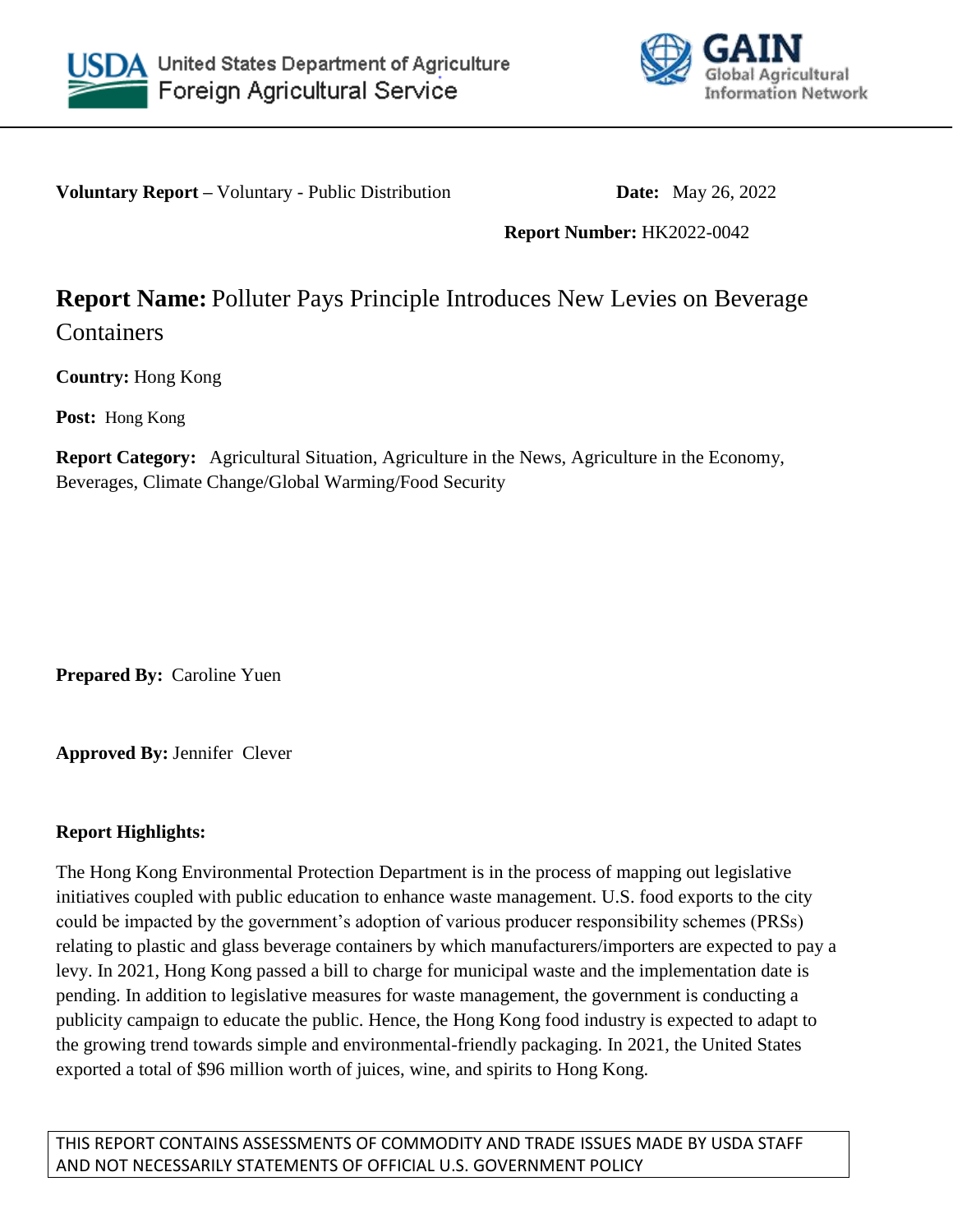With a clear policy vision to reduce waste, the Hong Kong government has mapped out a holistic series of legislative measures and launched on-going waste reduction and recycling education programs. In 2021, Hong Kong passed a waste charging bill, which provides the legislative basis to charge the public for municipal solid waste. Implementation details including charging scheme and timeframe are yet to be finalized. Simple and environmental-friendly packaging is the growing trend affecting the general food industry and is becoming more appealing to consumers who are mindful about sustainability.

Specifically, the "polluter pays" principle underlines the Hong Kong government's waste management. In addition to the initiatives to charge for municipal waste, the Hong Kong government is developing two regulations which directly relate to the food industry, namely the Producer Responsibility Scheme on Glass Beverage Containers (GPRS) and Producer Responsibility Scheme on Plastic Beverages Containers (PPRS).

# **Producer Responsibility Scheme on Plastic Beverage Containers (PPRS)**

The Hong Kong government promotes a plastic free culture and discourages the use of plastic packaging particularly polyfoam. While there is no timeframe for the full implementation of PPRS, some pilot schemes have been rolled out such as installing reverse vending machines in the city for collecting plastic beverage containers, launching public consultation on the PPRS and implementing public education on cutting plastic waste.

The following sections highlight the areas of PPRS that will likely impact U.S. exporters in terms of packaging and associated levies.

# *Coverage*

The definition of plastic beverage will cover:

I) A ready-to-serve drink, including

- Alcoholic drink
- Water or water–based flavored drink
- Milk or dairy-based drink
- Soybean-based drink
- Fruit or vegetable juice or nectar
- Coffee, coffee substitute, tea or herbal infusion and
- Cereal grain drink, or
- II) A product that is a liquid or consists of liquid; and is commonly served as a drink after being diluted or reconstituted.

The proposed PPRS will cover beverage containers with volume ranging from 100 ml to 2 liters, which account for about 99 percent of the market sales. Plastic containers, be PET, HDPE, PP and PS, will be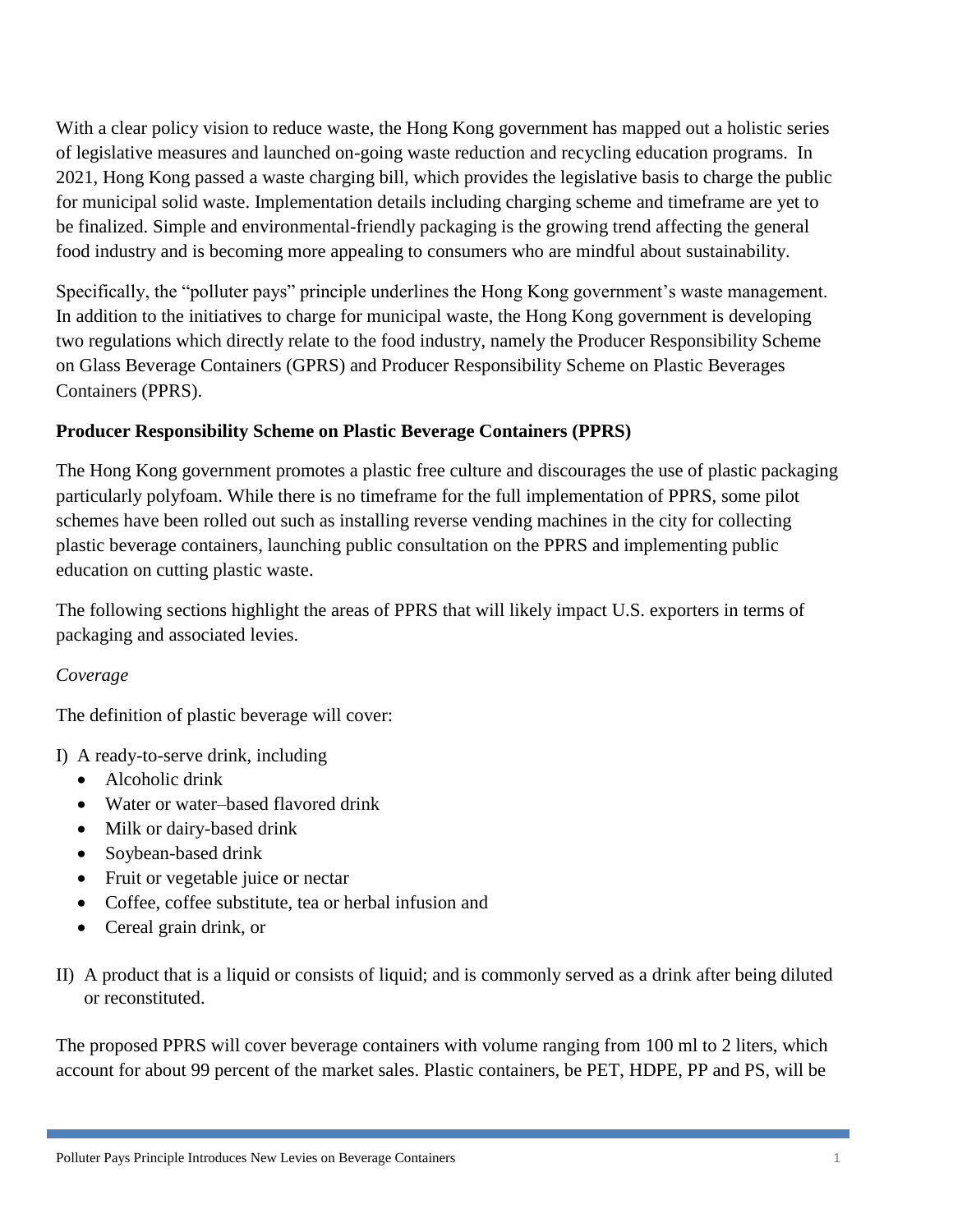subject to the scheme while excluding drink pouches, which are made of composite materials such as laminated aluminum foil.

#### *Components*

The PPRS will have four components: to provide rebate to encourage consumers to return containers; to install Reverse Vending Machines for collecting bottles and providing rebate; to require retail stores exceeding a certain operation scale to serve as designated return points for containers and finally; to impose a levy on beverage suppliers to fund the operation of the scheme. To prevent fraudulent action of claiming ineligible rebate, beverage suppliers will need to submit barcode information for registration and approval before distributing beverage products in the local market. Containers that could be recycled should also carry a designated recycling logo.

#### *Rebate*

The government is considering a flat rate of 10 Hong Kong cents (USD1=HKD7.8) for rebate regardless of container sizes.

*Responsibilities of Manufactures and Importers*

In connection with the collection of levies, beverage suppliers (mainly local beverages manufactures and importers) will be required to

- register as "registered suppliers;"
- register the information on plastic-bottled beverage products to be distributed in Hong Kong and provide the required barcodes and designated recycling logos on plastic beverage containers;
- submit periodic returns for the amount of plastic-bottled beverage products manufactured or imported that are distributed in Hong Kong;
- pay the recycling levy calculated based on the total amount of plastic-bottled beverage products distributed on time; and
- engage an independent and qualified auditor to prepare annual audit reports to ensure factual accuracy.

Based on the rebate level set at 10 HK cents (USD1 = HKD7.8) per container, the recycling levy would be around 50-65 Hong Kong cents (less than 10 U.S. cents) per 500 ml container. The HKG is also considering allowing moderate reduction of recycling levy payable based on the number of containers collected and recycled on the suppliers' own initiatives.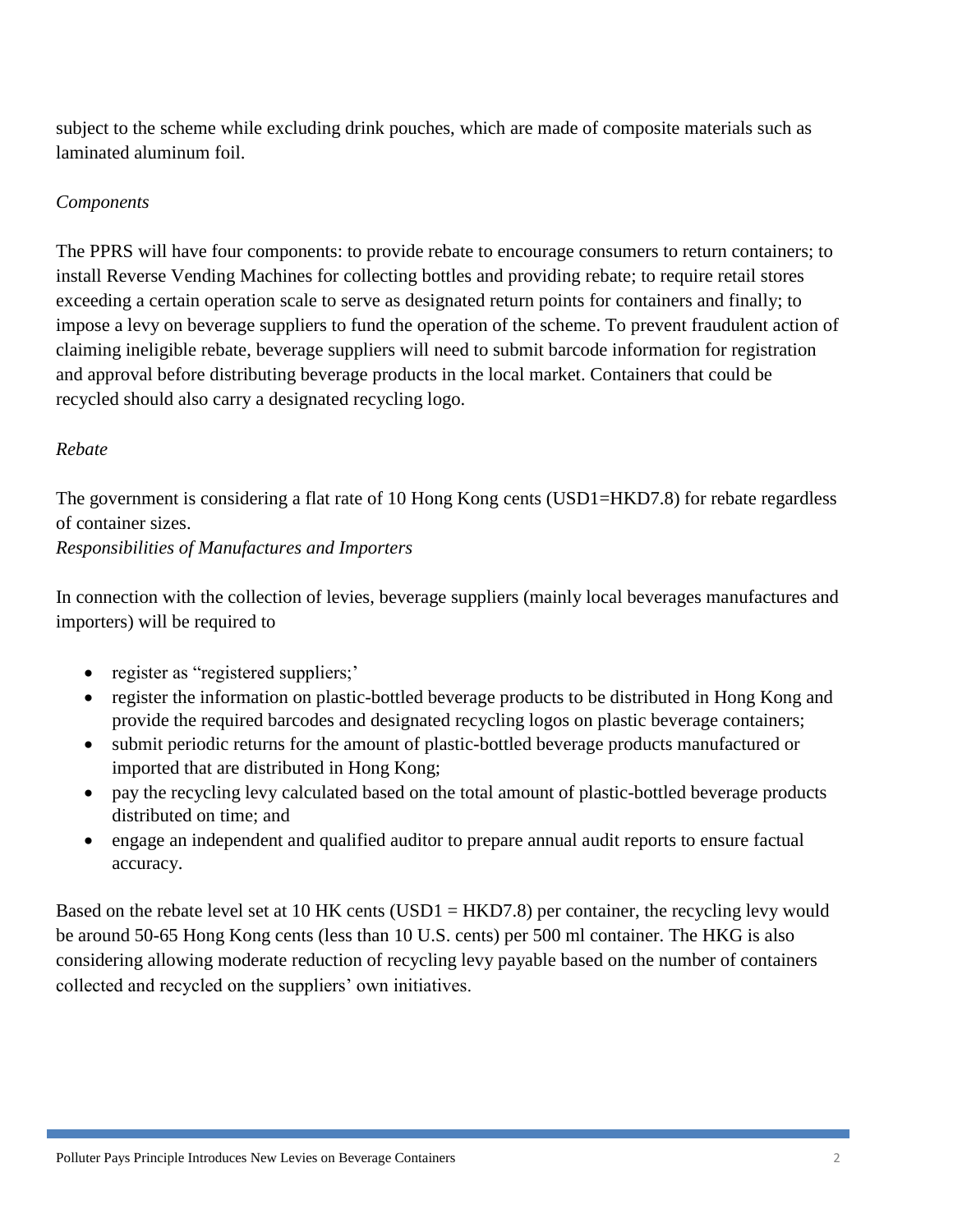# *Market Response*

There is general consensus of reducing the use of plastic. The point of contention is the effectives of the proposed measures such as imposing a levy. Some people opine that the government should put the focus on developing the recycling industries rather than imposing a levy. Others say the rebate will not provide adequate incentive to return the bottles. In addition, the PPRS has caused some critics for not including liquid cartons. In Hong Kong there is a recycling plant capable of handling 20 tons of liquid cartons daily. However, the plant operates at 10 percent of its full capacity given the inadequate supply of recycled paper. The plant, therefore, urged the government to include liquid cartons under the "polluter pays" waste reduction measures to increase the recycling level of paper waste. The plant operator said the lack of PRS on paper beverage containers encourages manufacturers to change plastic to carton packaging and add more paper waste to landfill.

Hong Kong is keeping abreast with the global sustainability concept on various fronts. In late 2015, the Hong Kong Stock Exchange amended the Environmental, Social and Governance (ESG) Reporting Guide requiring listed companies in Hong Kong to disclose their compliance with regulations on waste management. Big food corporations have modified their package to adhere to ESG objectives.

For example, large local beverage manufacturers modify their packaging in one way or another trying to alleviate adverse environmental impact, such as reducing the use of virgin PET; using 100 percent recycled PET; reducing the weight of PET used in bottles, using a certain percentage (say 30 percent) of recycled materials in the production of plastic containers, etc. Some greener measures also include using clear transparent PET containers, which carry a higher recycling value, instead of colored PET containers. The market also sees the gradual replacement of polyvinyl chloride (PVC) wraps with greener materials. With the proposed charging levy on plastic beverage bottles, there emerges imported bottled water in cartons. In addition, the Hong Kong government has banned the sale of bottled water in government venues.

# **Producer Responsibility Scheme for Glass Beverages Bottles (GPRS)**

Apart from the proposed levy imposed on plastic beverage bottles, a similar polluter pays principle is applied on glass beverage bottles. A levy is to be imposed on glass beverage containers. The Hong Kong government conducted a consultation on the Scheme in 2013. A general framework of the proposed scheme was provided in [Gain Report: Recycling Fee on Glass Beverages Bottles Proposed.](https://gain.fas.usda.gov/#/)

The government recently briefed the Legislative Council that they have delayed the implementation of GPRS due to social unrest in 2019 and the pandemic situation over the past few years. They determined that now is time to launch the Scheme. The government has finished drafting the regulation on GPRS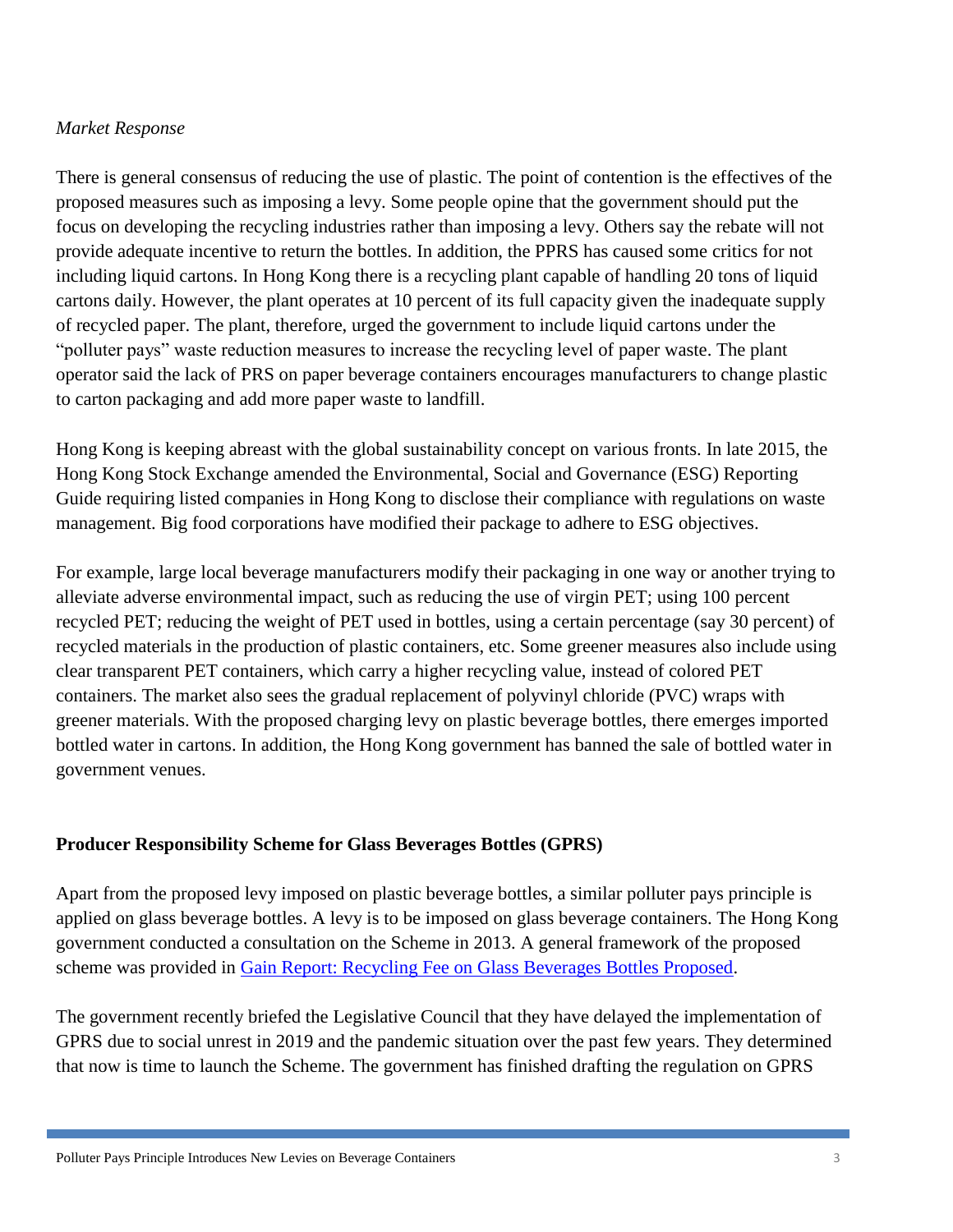and it is planning to introduce the regulation to the Legislative Council for vetting in 2022 with a view to full implementation in 2023.

Based on the government's recent briefing to the Legislative Council, highlights are given below:

- The GPRS bears similarities with the PPRS. Both Schemes share the same definition of "beverage containers" to avoid confusion to consumers and beverage suppliers.
- Beverage suppliers are required to register with the Environmental Protection Department (EPD) as registered suppliers before distributing beverages that are pre-packaged in sealed glass containers. The government indicated that the scheme will streamline the arrangement for beverage suppliers from other countries coming to Hong Kong for short-term exhibitions promoting their businesses. These suppliers will not be subject to full registration if they are providing small number of glass-bottled beverages as gifts. However, these suppliers must give prior notification to the Director of Environmental Protection.
- Registered suppliers are required to report to EBD on the number of glass containers distributed within a set period and pay a levy accordingly. The proposed charging level is around HK\$1 (US\$0.13) per liter-volume.
- Registered suppliers are required to keep record for five years.
- Registered suppliers are required to submit an annual audit report provided by a certified accountant.
- To encourage registered suppliers to make their own arrangement for recycling and reusing recycled bottles, the EPD will provide registered suppliers with an exemption mechanism for certain obligations such as paying the levy and submitting annual audit reports, provided that suppliers have a satisfactory container waste reduction plan approved by the EPD.

| <b>Material Type</b><br>Million units (mkt share %) | <b>Bottled Water</b><br><b>Million</b> units | <b>RTD Teas</b><br><b>Million units</b> | <b>Carbonates</b><br><b>Million units</b> | <b>Juices</b><br><b>Million units</b> | Other<br>Million uni |
|-----------------------------------------------------|----------------------------------------------|-----------------------------------------|-------------------------------------------|---------------------------------------|----------------------|
| <b>PET bottles</b><br>1,394 (65%)                   | 766                                          | 284                                     | 125                                       | 173                                   | 46                   |
| <b>Liquid cartons</b><br>374 (17%)                  | $\bf{0}$                                     | 250                                     | 0                                         | 118                                   | 6                    |
| <b>Metal</b> cans<br>340 (16%)                      | 2                                            | 3                                       | 198                                       | 26                                    | 111                  |
| <b>Glass bottles</b><br>47 (2%)                     | 17                                           | $\Omega$                                | 12                                        | 9                                     | 9                    |
| <b>TOTAL</b><br>$2,155(100\%)$                      | 785                                          | 537                                     | 335                                       | 326                                   | 172                  |

#### Table 1. Container Material In Relation To Beverage Types Sold in Hong Kong Market (2017)

Source: Euromonitor